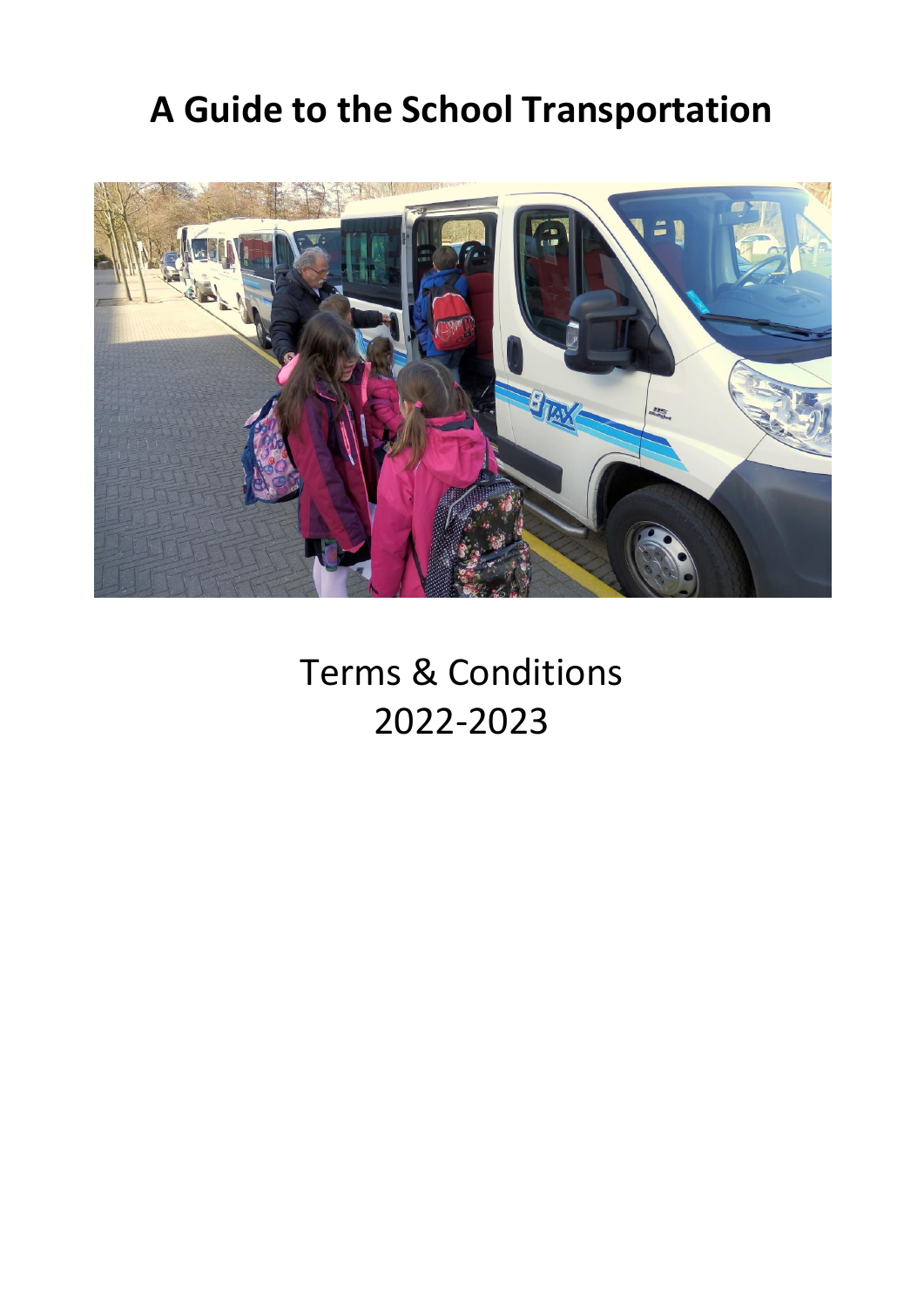# **Definition of Service**

The International School of The Hague works together with a certified community taxi Company called Achttax, which provides a door to door transport service at the start and end of the school day.

For Primary students timely service is arranged to deliver children to school for an 8:25 start time. Due to the busy traffic on the road in front of the school we must maintain an arrival time there of 8.10

The return journey commencing at or near 15:15 on Mondays, Tuesdays, Thursdays and Fridays, and 12:45 on Wednesdays.

For Secondary School students service is arranged for an 8:25 arrival. Due to the busy traffic on the road in front of the school we must maintain an arrival time there of 8.10.

In the afternoon the busses arrive 16.35 and wait for 10 minutes and departure at 16:45 daily. After the Final Timetables have been approved for all students and provided by school to the Achttax BV (probably 2-4 weeks after the start) we will reschedule the afternoon buses to the schedules of the children we cannot guarantee that every time of the timetable will be met.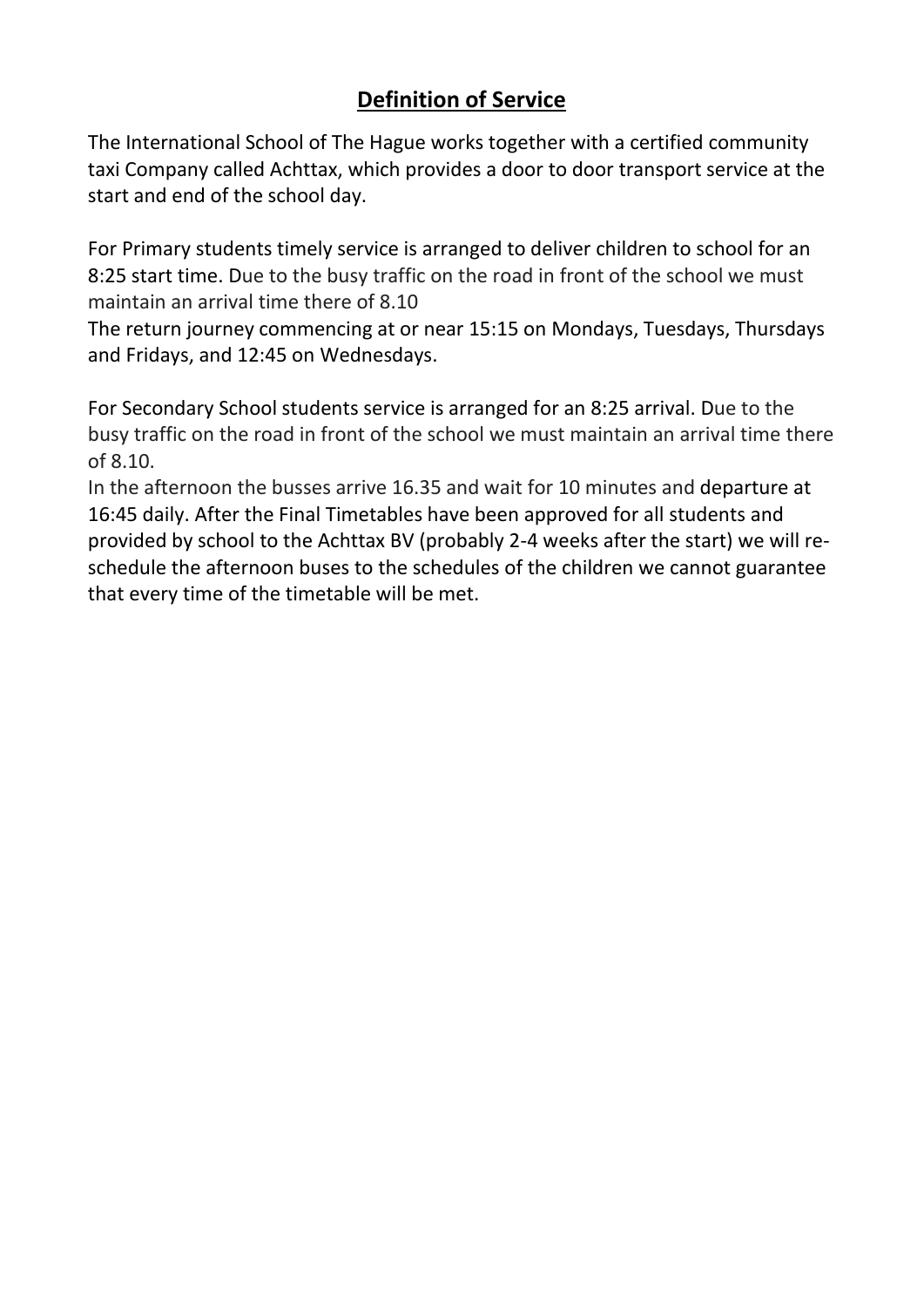# **Fees & Invoicing**

The service we provide is for a minimum of 2 month. The service is **only** for 5 days a week. It is possible to book the service for both ways or for a one-way journey to school or from school.

Individual invoices will be issued covering the period from the start date of service to the end of the school year.

Invoices can be paid ion two way:

- Paid in full within 21 days then there is a payment discount of 1% is
- Monthly payments according to the number of school days per month. The monthly payments must be paid before the 25th of the previous month.

If we do not receive your payment, your child's place on the bus cannot be guaranteed. Failure to pay the bus fee will result in legal proceedings against the debtor.

Invoices are based on the number of official school days according to the schedule known at the beginning of the year (the calendars are on our website with the number of school days<http://www.achttax.nl/international-school.html> ), on which service will be running and equate to the following daily charges:

- **The fee for the door to door service for students residing in The Hague Municipality is € 21,74 per child per day for the return journey.**
- **Outside The Hague (e.g. Zoetermeer/Wassenaar/voorschoten). € 28,94 per child per day for the return journey.**
- **When you have 2 children of yourself using this service per bus, a discount will be given of 5%.**
- **When you have 3 or more children of yourself using this service per bus, a discount will be given of 10%.**
- **Outside this region buses are available on demand. Prices will vary depending on number of students and distance.**
- **One-way bookings are available (morning or afternoon). The fee will be 70% of the standard fee.**

**all above prices are exclusive 9% V.A.T.**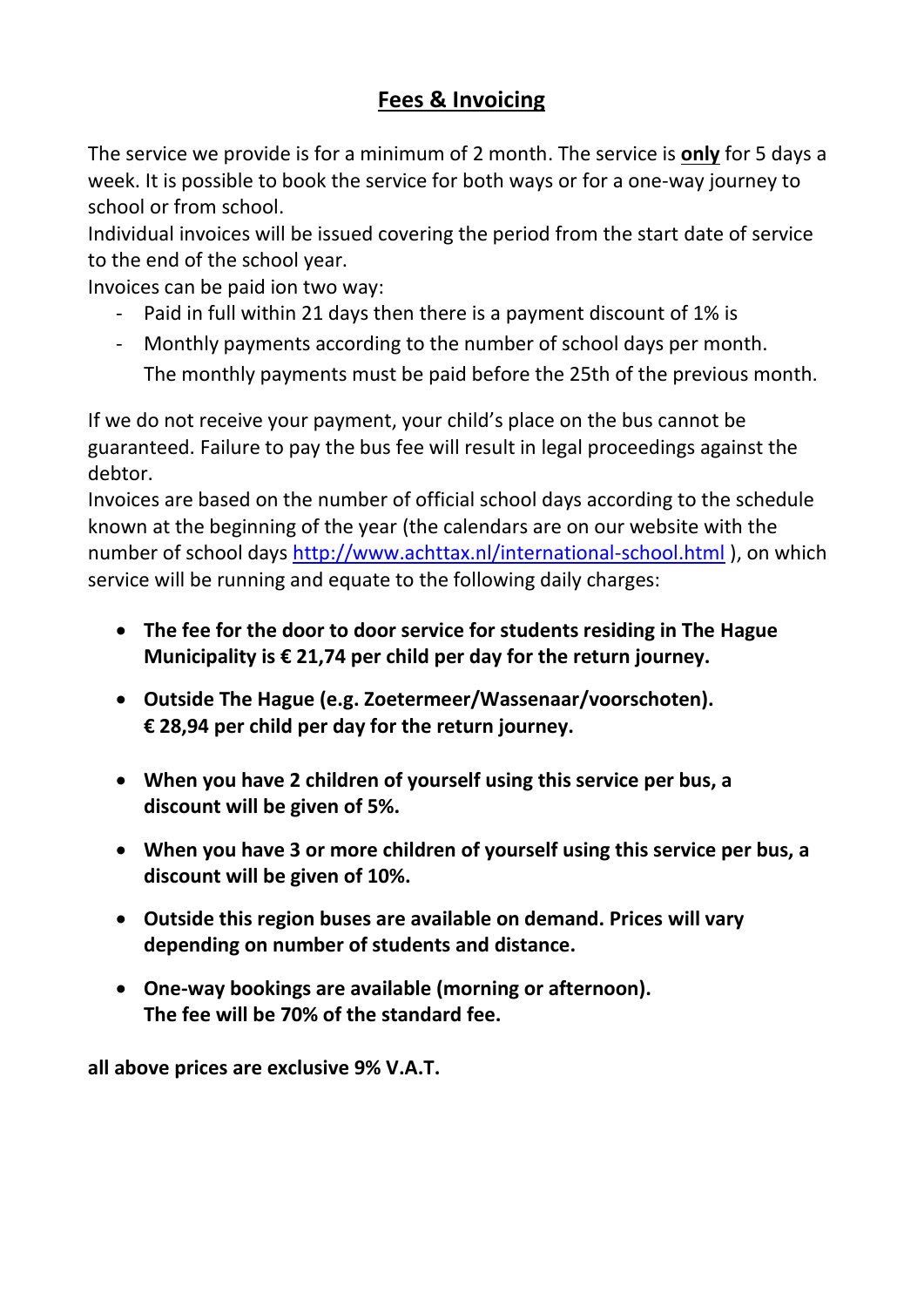**Invoices must be paid on receipt to the following bank account:**

**Name of Bank: ING Bank IBAN: NL40INGB 0667405666 BIC: INGBNL2A Made Payable to: Achttax Rijswijk**

**All payments should clearly display invoice en debtor number.**

# **Pandemic**

When the government closes the schools due an pandemic. We will only refund the bus fee after we have been fully compensated by the government.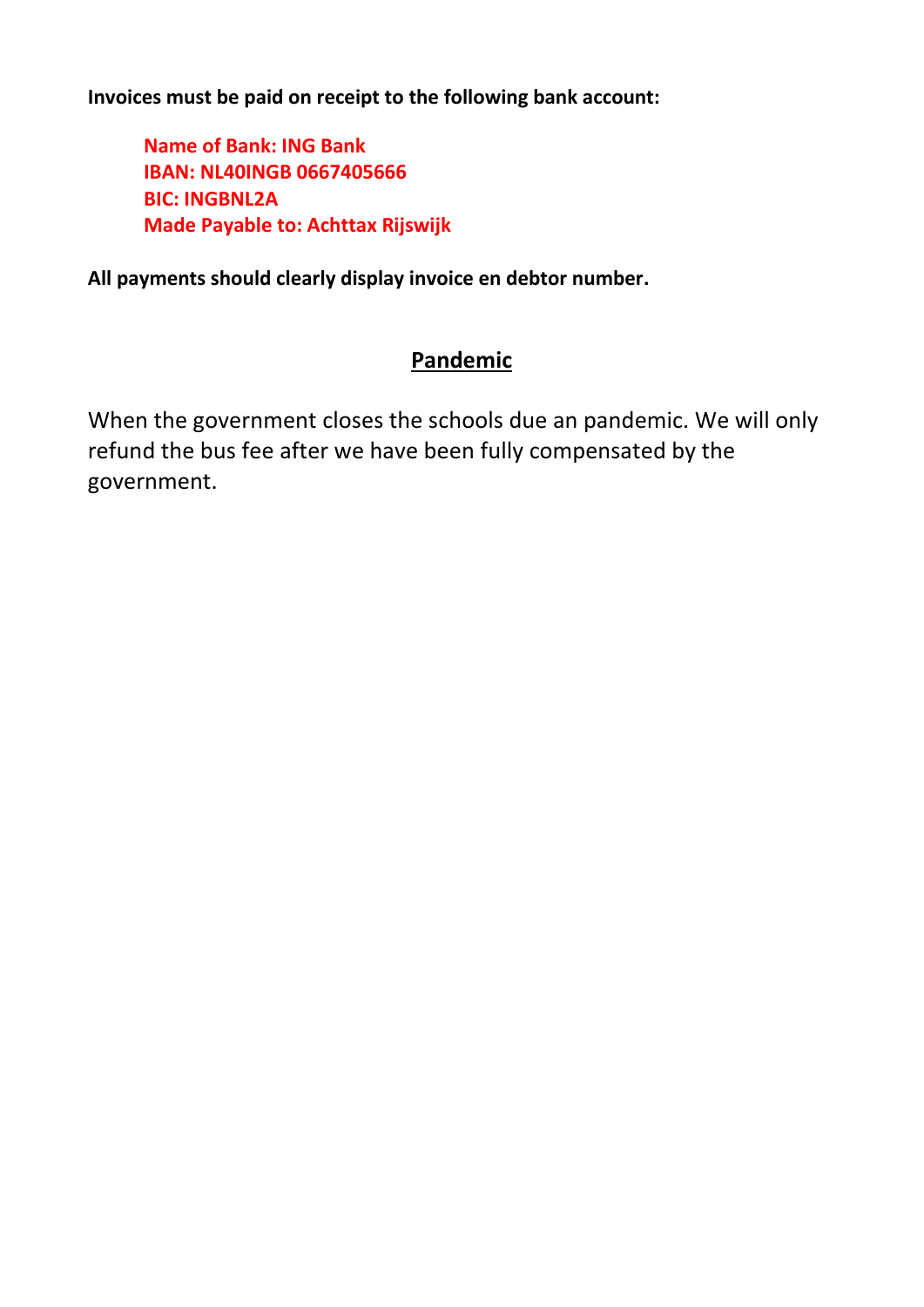# **Application and Entry Process**

Applying for the transport is done at: [www.achttax.nl/ISH-2.html](http://www.achttax.nl/ISH-2.html) When completing your application for bus transport, Routes and pick up times are then established. Achttax may change the routes at its sole discretion.

Availability of a place on the service will be at the sole discretion of the Taxibus company and will be communicated via e-mail or phone. Once a place is offered and accepted by the family, invoices will be sent home.

# **Availability of Places on the Service**

Applying for service does not guarantee that the service will be offered or is available. The transport service is not subsidized by school fees, so certain minimum numbers are required for any given route to operate. A minimum of 6 students per bus is required. Places for students who apply will be confirmed based upon availability.

# **Routing**

Achttax always reserves the right to change bus and pick-up time once accepted, because of newcomers / leavers during the schoolyear.

# **Withdrawal from Bus Service**

Withdrawal of a student from the bus service must be given in writing by a minimum of 30 days. If accepted, you will receive a confirmation of terminating the Contract.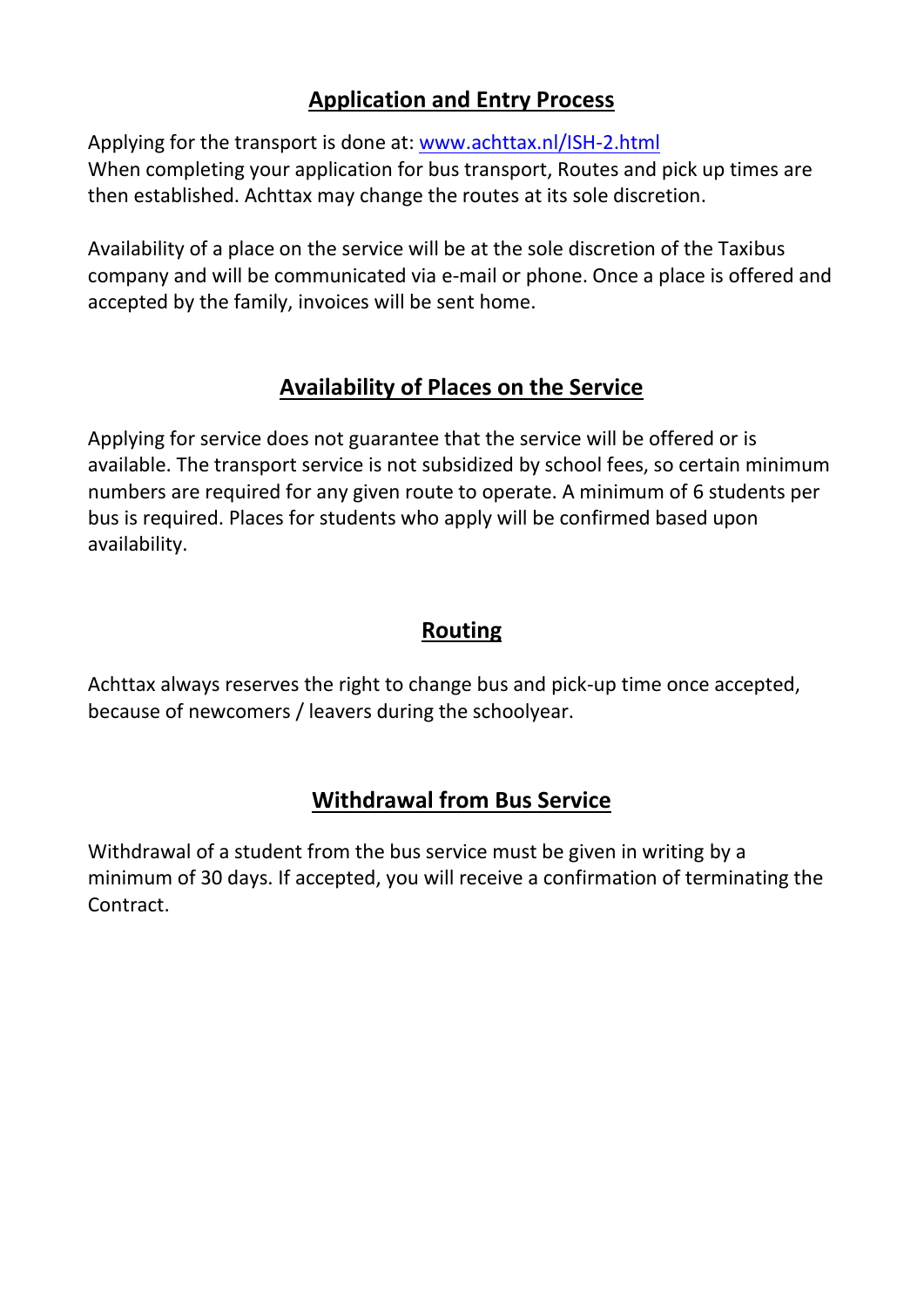# **Pick Up Procedure**

Students must be on time and ready to board the bus as soon as it arrives in the morning. Drivers cannot wait for students who are running late. It is forbidden to use the horn to announce their arrival, Driver will ring the doorbell if necessary. After arrival we wait for a maximum of **3 minutes**.

Under Dutch law small children are allowed to sit in a taxi bus without a booster seat. If parents prefer a booster seat they must provide one and assist with the installation of the seat on the bus.

Upon arrival at school we bring the primary children inside and the nursey children up to the class.

# **End of School Day**

In the afternoon the primary children will be brought to the assembly point by the class help/Teacher. Here the children will be collected in groups by bus. when the group is complete, the children will be handed over to the driver.

For children under the age of 12, **a person must be at home to receive the children at drop off time.** The driver will ensure children enter the house, or in the case of an apartment or BSO go through the first closed door. They are not allowed to leave children under the age of 12 unattended at the door. After the child is handover to an adult or is true the first closed door, our responsibility ends. If children under the age of 12 are allowed a key this must be notified to Achttax and School in writing, so a note may be made on the bus register.

# **End of School Day secondary children**

Secondary children must report to the bus outside no later than 10 minutes after the announced arrival time of the bus.

Arrival times of the buses are announced after applying for the transport.

When a secondary child misses there bus, they can wait until the next bus. If there are not any later busses a parent need to take care of this.

All buses are equipped with GPS and tracking system, we can see if the bus left on the correct time.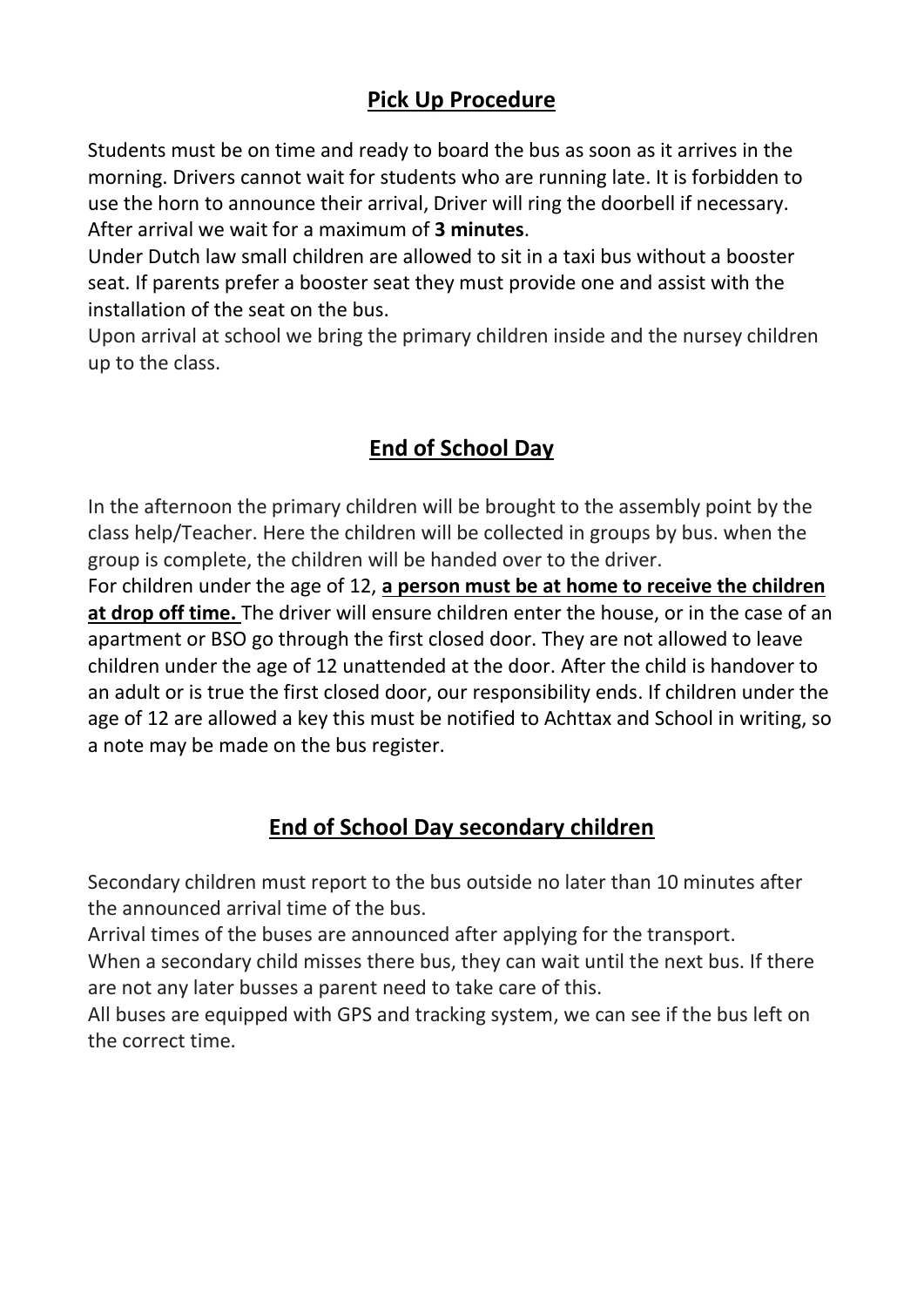# **Unscheduled changes to Daily Service**

If the student will not be using either pick up or return transport service on any given day, it is the responsibility of the parents to contact the Taxi company. In the mornings, this contact must be made before 7:30, in order to relay this information in time to the driver. This can be done by e-mail or through our website or leaving a message on the answering machine.

When moving house you must inform us 10 working days in advance.

# **After School Activities**

When a student participates in after school activities, (e.g. sport club, music lessons, mother tongue classes, etc.) the return transport is arranged in collaboration with the ASA clubs and school reception. After registrations are collected, we will receive all registrations of children that need later transport. We will pick up the children from school at 16:15 on Mondays, Tuesdays, Thursdays and Fridays, and 14:00 on Wednesdays.

# **School Organized Days**

When schedule changes affect the entire school (e.g early release days for holidays) bus pick up and drop off times will be adjusted accordingly. However, if time or schedule changes affect only a portion of the student body (e.g. school performances, year group trips, etc.) bus pick up and drop off times will not be adjusted, and it is the parents responsibility to make alternative travel arrangements for the student. Additionally, parents are required to notify Achttax and school that the student will not be using the return transport service on that day.

If your child is in Primary and will not be using the return bus you must inform the taxi service and the Primary Office.

# **Withdrawal of Place**

Achttax reserves the right to withdraw a student from the bus service:

- If the student is repeatedly late or keeps the bus waiting.
- If the student does not strictly follow the code of conduct detailed below.
- If parents are repeatedly absent at the scheduled drop off time.
- If invoice is not paid in full according to the above terms.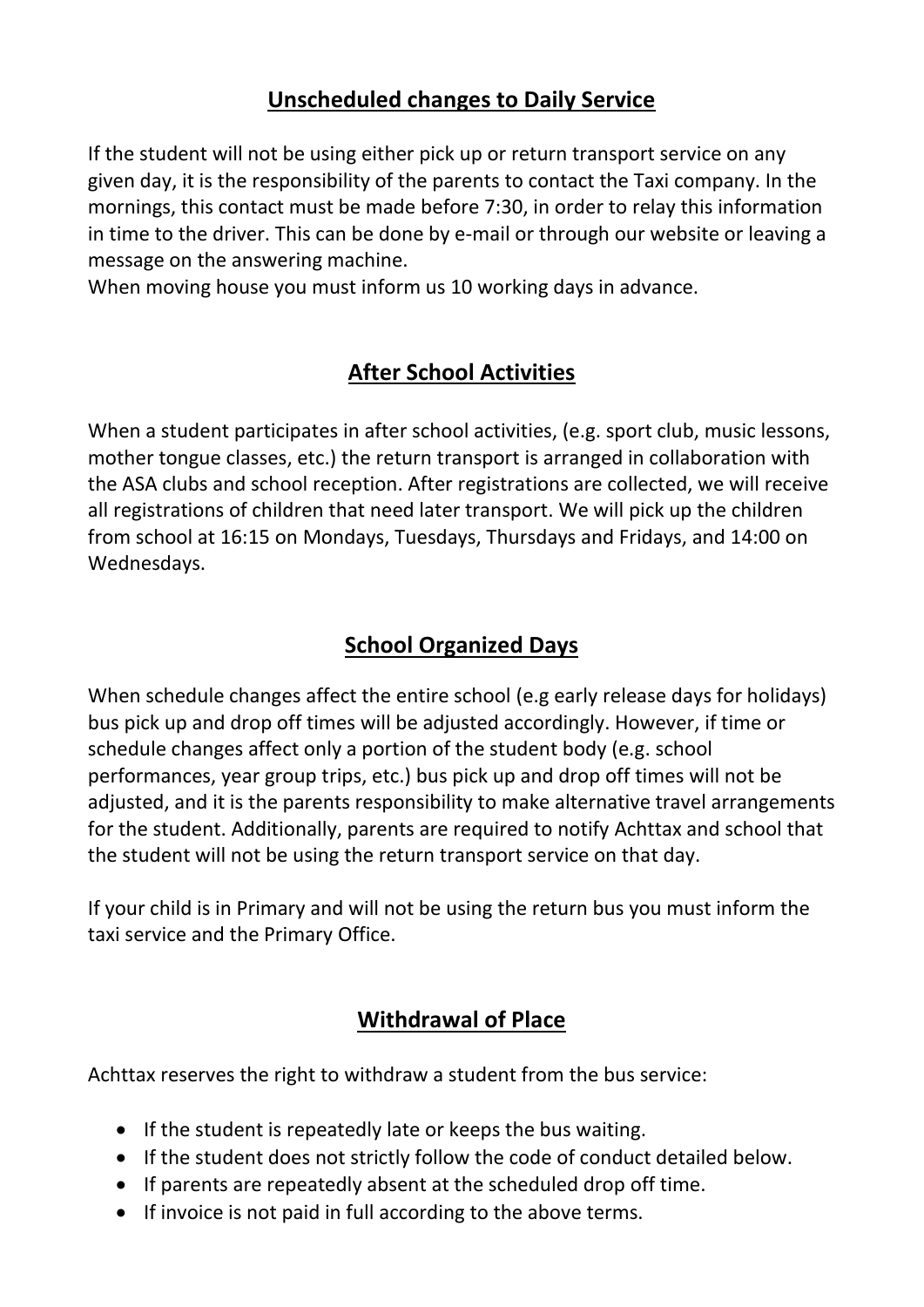# **Code of Conduct**

The following code of conduct must be adhered to at all times to ensure the safety of all students on the bus.

- 1. Students must obey the drivers instruction at all times.
- 2. The School rules, as they apply while on school grounds, also apply in the bus.
- 3. While on the bus students must wear their seatbelts at all times.
- 4. Students are to remain seated while the bus is in motion and must not stand until the bus comes to a complete stop.
- 5. Food and Drink cannot be consumed on the bus.
- 6. Students may not open a window without the driver's permission.
- 7. School bags must be kept on the floor, not worn or placed on seats.
- 8. Personal belongings must be kept out of the aisles at all times.
- 9. Students should wait well back from the roadway until the bus has come to a complete stop.
- 10.Students must enter and exit the bus in an orderly fashion.
- 11.Students are not allowed to open the doors of the bus, this is the responsibility of the driver.
- 12.At the end of the School day secondary students are to report to the driver promptly.
- 13.Students must demonstrate respectful behaviour to other riders on the bus and to the driver. Reports of misbehaviour will be followed up.
- 14.If you take or use any electronic device on the bus, then this is at your own risk. Achttax will not be responsible for any damages.
- 15.Bullying in the bus is not allowed. If bullying occurs, the school will be informed.
- 16.It is forbidden to take photos and sound and film recordings in the bus of the passengers and driver.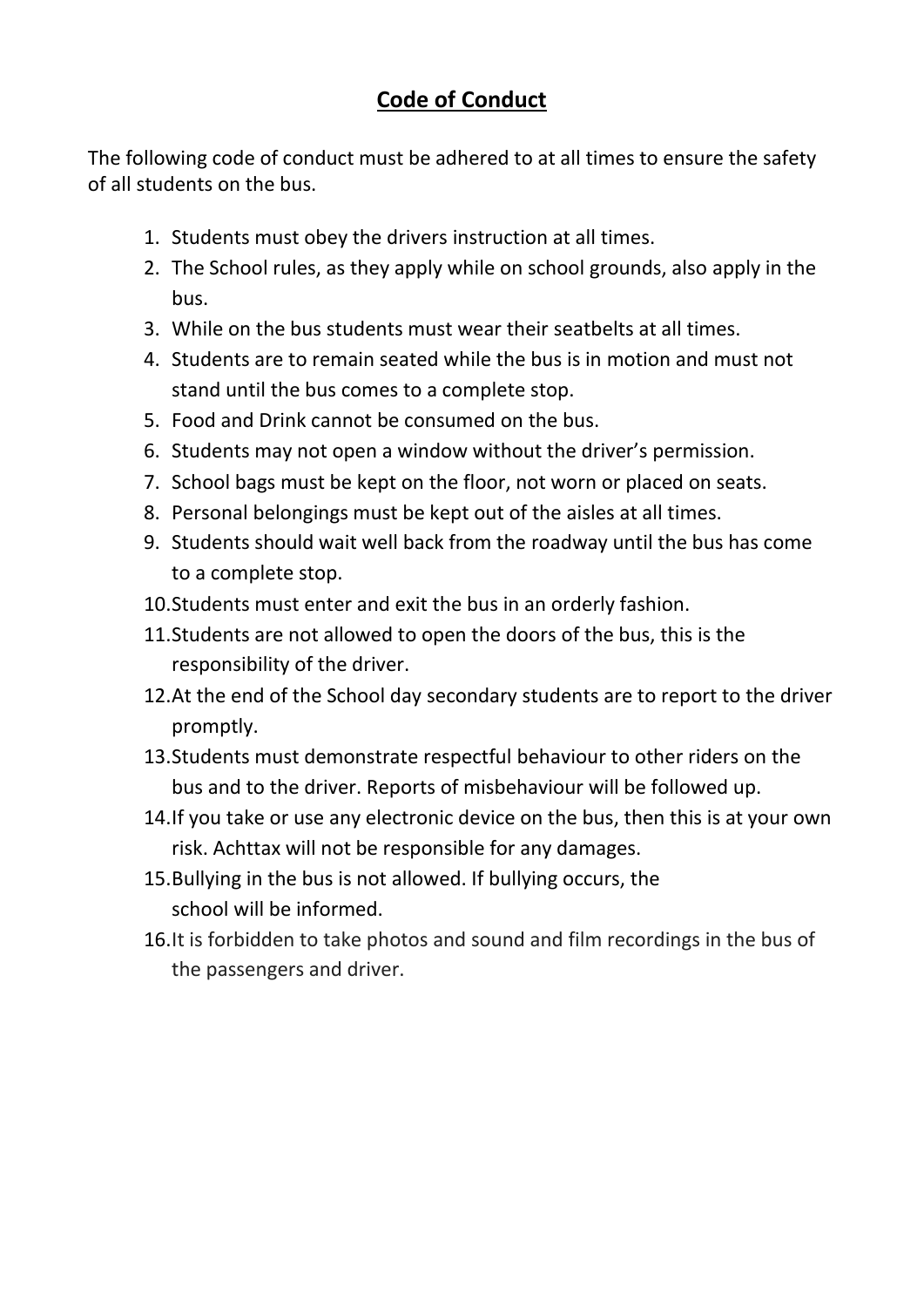# **We would like you to remind your children of the 6 Golden Rules:**

- 1. Stay in your seat always.
- 2. Keep your seatbelt on
- 3. Use quiet voices
- 4. Do what the driver tells you, he or she is in charge of the bus.
- 5. Say Thank You to the driver when you get off the bus.
- 6. Wait until you get home before eating and drinking.

# **Special Situations Procedure**

If grievance arises regarding bus drivers or routing, parents should contact Achttax directly via email to [planning@achttax.nl](mailto:Planning@achttax.nl) copying the school in any communication.

Families and riders are reminded that ISH serves as liaison with Achttax to aid in coordinating service but is not responsible for routing decisions, pick up times and financial matters.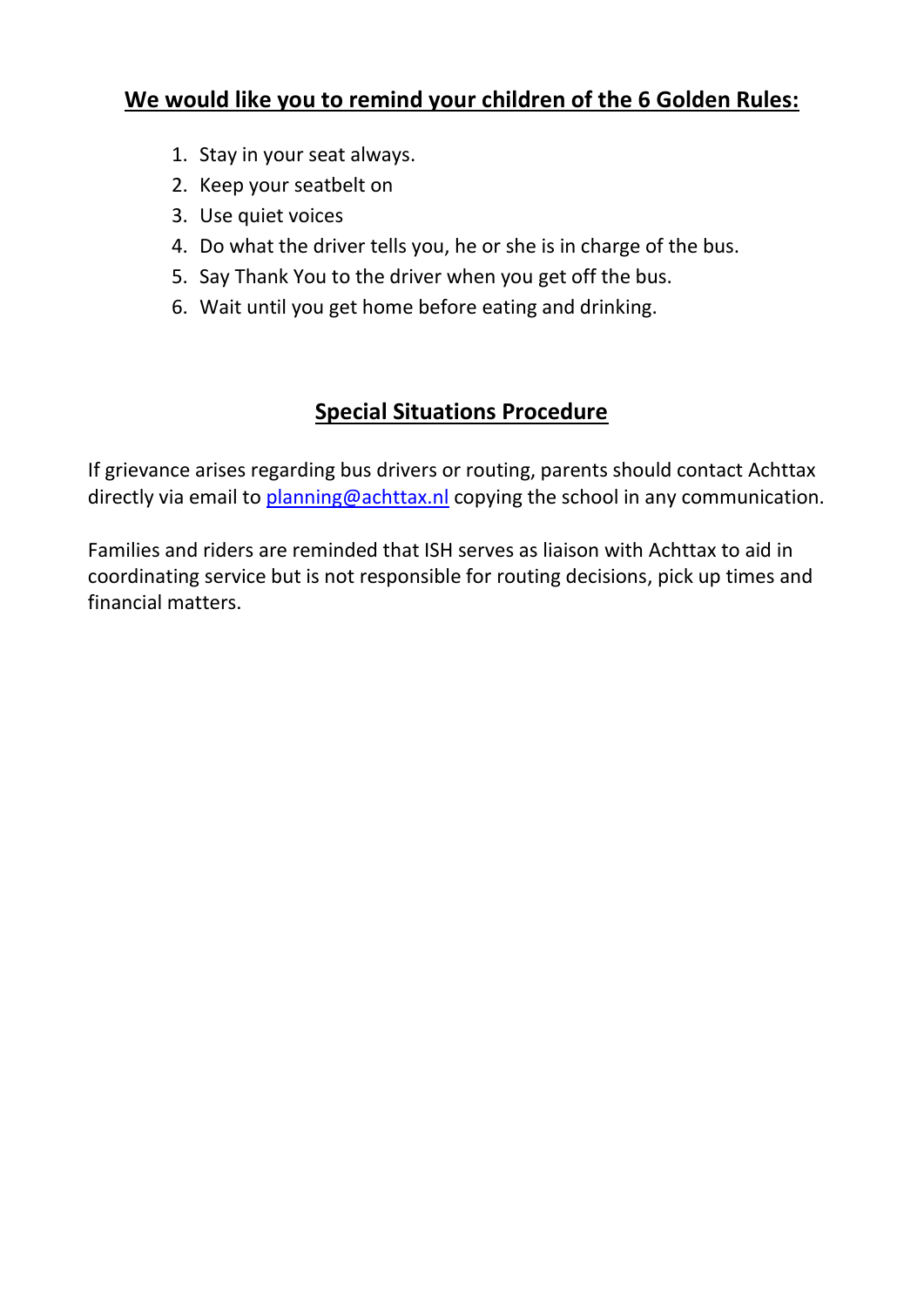# **Taxibus Company Information:**

Achttax is a taxibus company that was established over 55 years ago. It has a quality label that is tested every year. This test contains the age and (cosmetic) state of the buses. Of course, the buses have an M.O.T. every year.

It also means that all drivers have an annual first-aid test and an extra education on all the developments at Achttax that year. Every driver has, besides of course a driving license, a "taxi card". This "taxi card" is achieved by passing an exam for both theory and a practical exam for taxi drivers. It also means that his/her health is checked, and A certificate of good conduct is issued by the Ministry of Security and Justice.

# **Privacy rules:**

- 1. Achttax B.V. shall process the provided Personal Data and further necessary information only within the framework of the transport agreement between parties, and not use it for any other purpose or in any other way than for the purpose for which the Personal Data have been provided or have become known to us.
- 2. Achttax B.V. will under no circumstances provide The Personal Data to a Third Party, unless this exchange takes place on behalf of Achttax B.V. in the context of the execution of the Agreement or when it is necessary to comply with a legal obligation.
- 3. Achttax B.V. will process the Personal Data properly, carefully, transparently and in agreement with applicable laws and regulations. After termination of the transport contract, all Personal Data will be deleted after the legal storage period.